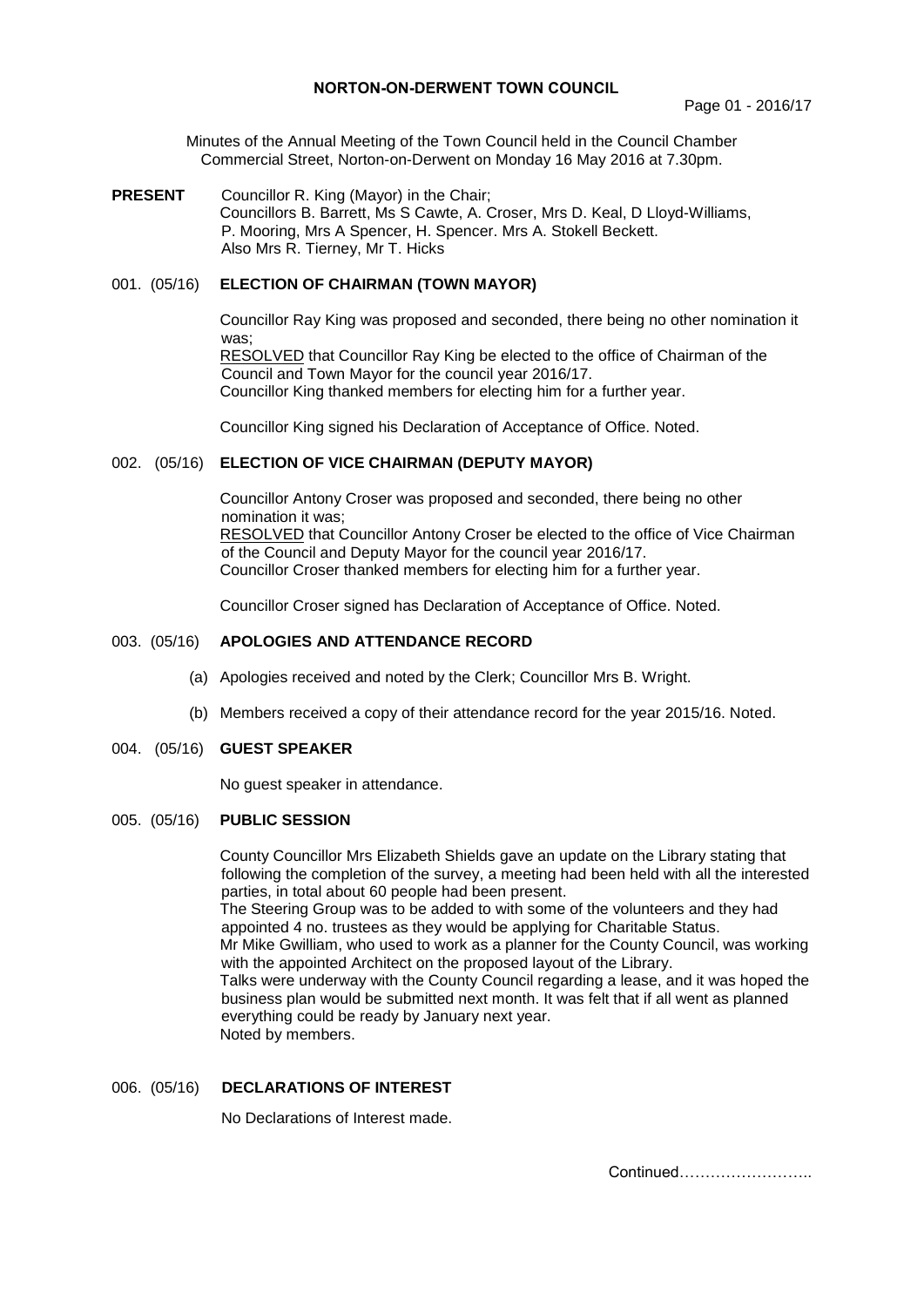# 007. (05/16) **REPRESENTATION ON OTHER ORGANISATIONS**

RESOLVED that the following members be appointed to serve as the Council's representatives on the organisations listed below, for the year 2016/17.

| Derwent Riverside Project                                     | Mrs D. Keal, H. Spencer.              |
|---------------------------------------------------------------|---------------------------------------|
| Malton & Norton Comm. Police Committee.                       | Mayor, Ms S. Cawte.                   |
| Malton & Norton Area Partnership Executive D. Lloyd-Williams. |                                       |
| Malton & Norton Area Partnership                              | P. Mooring.                           |
| Malton & Norton Chamber of Trade                              | Mayor.                                |
| Neighbourhood Plan Chairman                                   | D. Lloyd-Williams.                    |
| Neighbourhood Plan Committee                                  | Mayor, A. Croser, Mrs D. Keal.        |
| <b>Malton Museum Foundation</b>                               | Mrs A. Stokell Beckett.               |
| Malton School Endowment Governors                             | B. Barratt, H. Spencer.               |
| Milton Rooms Management Committee                             | (the Clerk to make enquiries)         |
| Ryedale Cameras in Action                                     | Mayor, D. Lloyd-Williams, P. Mooring. |
| <b>Ryedale Five Towns Meeting</b>                             | Mayor, A. Croser.                     |
| <b>Ryedale Market Towns Promotion</b>                         | Mayor, D. Lloyd-Williams.             |
| Ryedale Skatepark                                             | Mayor, B. Barratt.                    |
| Yorkshire Local Councils Assoc. Ryedale Br Mayor.             |                                       |
| <b>Woodhams Stone Collection</b>                              | Mrs D. Keal.                          |
|                                                               |                                       |

| Town Council Committees;         |                                           |
|----------------------------------|-------------------------------------------|
| <b>Christmas Party Committee</b> | Mayor, B. Barratt, Ms S. Cawte, A. Croser |
|                                  | Mrs D. Keal, Mrs A. Spencer, H. Spencer,  |
|                                  | Mrs B Wright.                             |
| Staffing and Finance Committee   | Mayor, A. Croser, Mrs D. Keal,            |
|                                  | Mrs A Stokell Beckett.                    |
|                                  |                                           |

# 008. (05/16) **CONFIRMATION OF MINUTES**

 RESOLVED that the Minutes of the Town Council meeting held on Monday, 18 April 2016 (Minutes 200 to 216 inclusive) be confirmed and signed by the Chairman.

#### 009. (05/16) **CLERK'S REPORT**

#### Riverside & Riverbank

The Clerk reported that a meeting was to be arranged with members of the Council and Mrs Croft and Jan Devos from the Malton and Norton Area Partnership, to discuss in detail the Partnerships proposals for the riverside area. The meeting was expected to take place in early June. Noted.

#### 010. (05/16) **TOWN MAYOR'S REPORT**

#### (a) Watts Quarry

The Mayor reported that a letter had been sent to North Yorkshire County Council in support of the proposal that a Liaison Committee be set up. This would consist of residents, County Officers, members of the Town Council, and managers from the Quarry, and it was hoped that this could lead to a better understanding of the different positions held.

(b) 106 Funding

The Mayor reported on a meeting that had taken place between Janet Waggott, the Chief Executive Officer of Ryedale District Council, the Clerks and himself. The meeting had been most enlightening and he had been very impressed by the breadth of knowledge Ms Waggott had shown. It was clear that funding for various projects could be forthcoming.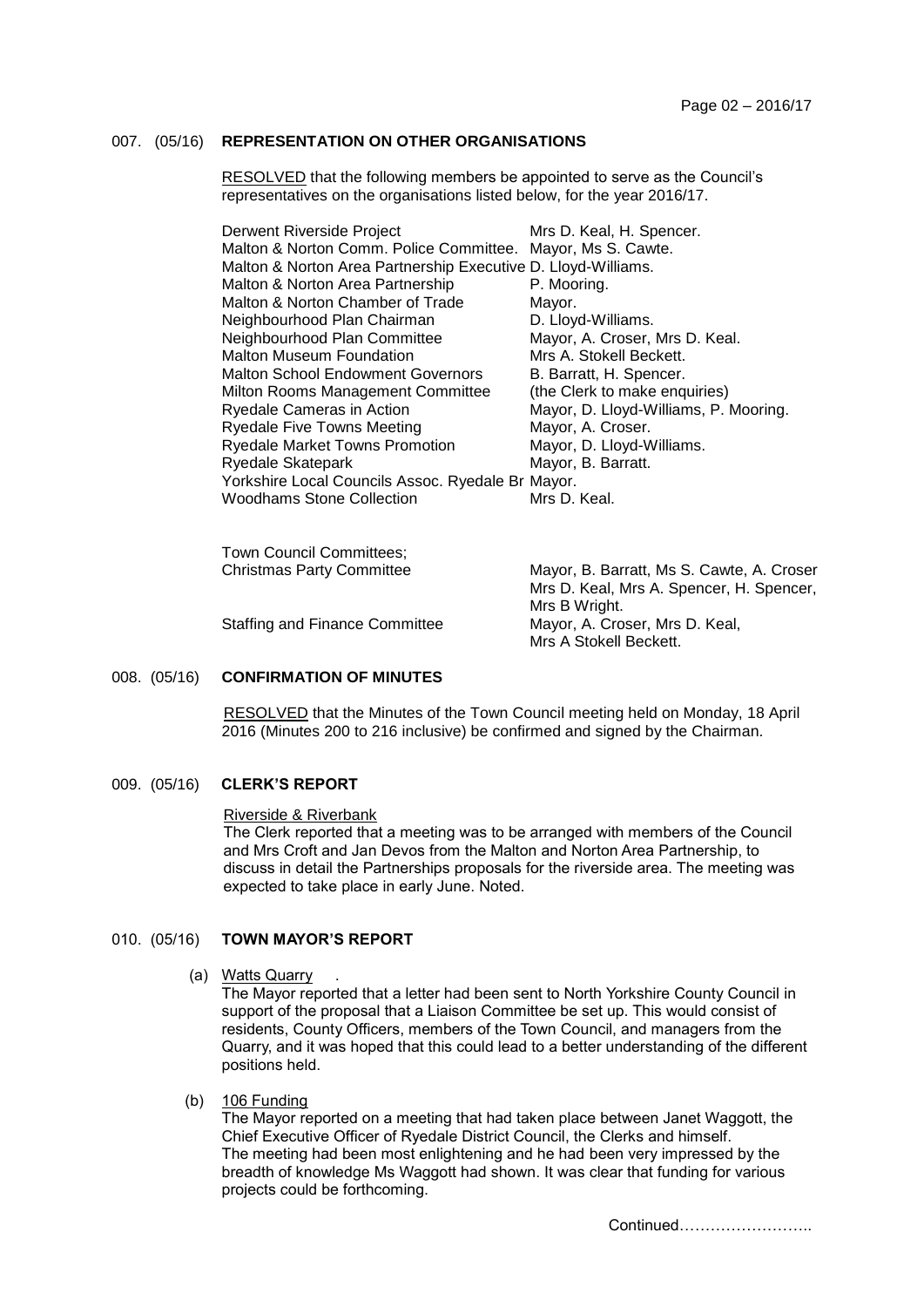# 010. (05/16) **TOWN MAYOR'S REPORT** (continued)

- (c) Malton and Norton Chamber of Trade The Mayor had attended the scheduled meeting which was being held at the Talbot Hotel, however with only two people attending the meeting had been abandoned. It seemed very likely that this organisation could not continue.
- (d) INEOS Meeting on Shale Gas Extraction (Fracking) The Mayor had attended the meeting held at the Milton Rooms in Malton.

# 011. (05/16) **FINANCIAL MATTERS**

- (a) Accounts paid and for payment The Clerk reported that accounts nos. 018 to 028 inclusive, amounting to £7,207.85 had been paid since the last meeting of the Council. RESOLVED that account nos. 029 to 036 inclusive, amounting to £1,910.76 be paid. Cheques were drawn and signed accordingly.
- (b) Financial report The Clerk's financial report for the period 01.04.16 to 30.04.16 was received.
- (c) Budgetary monitoring The Clerk's report for the period ending 30 April 2016 was received.
- (d) Bank Mandate and Signing of Cheques RESOLVED that the Mandate and cheque signatories remain the same.
- (e) Accounts for the year ending 31 March 2016 The Clerk had circulated copies of the Income and Expenditure Account and Balance Sheet for the financial year ending 31 March 2016. RESOLVED that the accounts for the financial year ending 31 March 2016 be approved.
- (f) Annual Return to the External Auditor for the year ending 31 March 2016 The Clerk had circulated copies of the Annual Return completed as far as was appropriate prior to approval of the accounts by the Council RESOLVED that;
	- (i) The Annual Governance Statement in section 1 of the Annual Return be approved and signed by the Chairman of the meeting and the Clerk;
	- (ii) The Annual Return be approved and that the Accounting Statements of the Annual Return to the External Auditor be duly signed by the Clerk in her capacity as Responsible Financial Officer and Councillor King in his capacity as Chairman of the meeting;
	- (iii) The completion of section 4 of the Annual Return Annual Internal Audit Report be noted;
	- (iv) The Annual Return be submitted to the External Auditor.

### 012. (05/16) **PLANNING MATTERS**

(a) Planning applications referred to the Town Council by Ryedale District Council, for comment and/or recommendation were dealt with as follows: -

16/00716/TPO To crown reduce T1 (Horse Chestnut) and remove T2 (Horse Chestnut) within TOP No 183/1992 Denholm House, 143A Langton Road, Norton, Malton, YO17 9PS For: Mr Nicholas Fothergill RESOLVED Members requested reasons as to why one of the trees needed to be removed.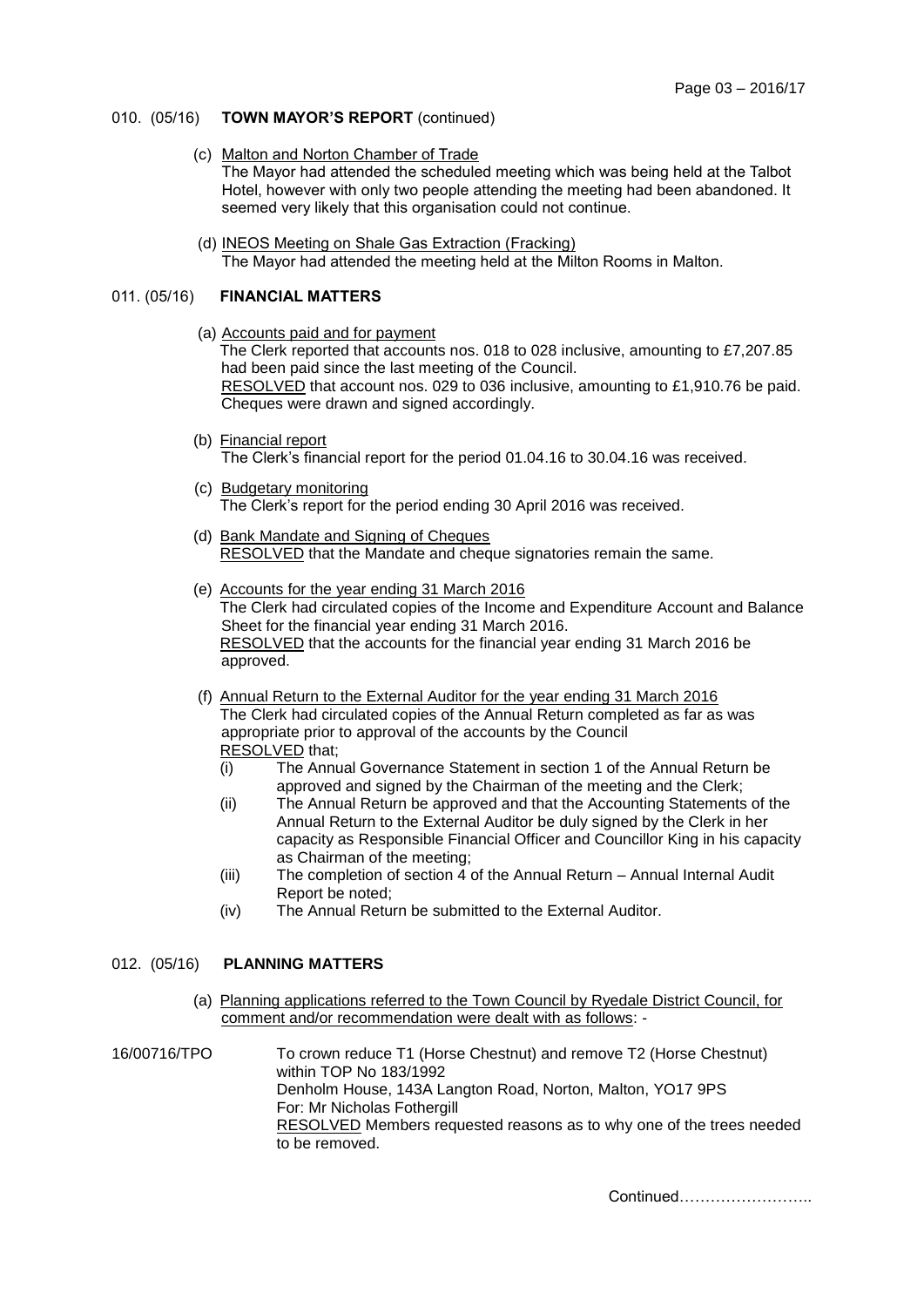| 012. (05/16)                                                   | <b>PLANNING MATTERS (continued)</b>                                                                                                                                                                                                                                                                                                                                                                                                   |
|----------------------------------------------------------------|---------------------------------------------------------------------------------------------------------------------------------------------------------------------------------------------------------------------------------------------------------------------------------------------------------------------------------------------------------------------------------------------------------------------------------------|
| 16/00684/HOUSE                                                 | Formation of vehicular access with parking / turning area<br>70 Scarborough Road, Norton, Malton, YO17 8AE<br>For: Next Generation Joinery (Mr Marcus Winn)<br>RESOLVED Recommend Approval on the grounds of safety by removal of<br>parked vehicles on the roadside making for improved visibility.                                                                                                                                  |
| (b) To receive decisions notified by Ryedale District Council. |                                                                                                                                                                                                                                                                                                                                                                                                                                       |
| Approved<br>16/00375/FUL                                       | Change of use and alteration of detached garage to an office for<br>graphic design business<br>75 Fletton Road, Norton, Malton, YO17 8BD<br>For: Mr Paul Middleditch                                                                                                                                                                                                                                                                  |
| 16/00446/HOUSE                                                 | Erection of part two storey / part single storey extension to side and<br>rear elevations to include integral garage to the side and first floor<br>balcony to the rear following demolition of existing two storey and<br>single storey extensions, together with alterations to landscaping and<br>formation of additional parking to the front<br>136 Welham Road, Norton, Malton, North Yorkshire, YO17 9DU<br>For: Mr Lee Cobley |
| <b>Planning Appeal</b>                                         |                                                                                                                                                                                                                                                                                                                                                                                                                                       |
| APP/Y2736/W/15/3136237<br>15/00098/MOUT                        | Residential development of up to 79 no. dwellings together with<br>formation of vehicular access - Site B (site area 3.65 ha)<br>Land adjacent to Auburn Cottages, Langton Road, Norton, Malton<br>Appellant: Gladman Developments                                                                                                                                                                                                    |
| APP/Y2736/W/15/3136233<br>15/00099/MOUT                        | Residential development of up to 6 no. dwellings together with<br>formation of vehicular access - Site A (site area 0.9 ha)<br>Land to the north of Sutton Grange, Langton Road, Norton, Malton<br>Appellant: Gladman Developments<br>The planning appeal inquiry will commence at 10am on 7 June 2016<br>in the Council Chamber at Ryedale District Council, in respect of both<br>sites above.                                      |

# 013. (05/16) **NEIGHBOURHOOD PLAN**

Members received a copy of the Minutes of the Neighbourhood Plan Open Meeting held on Thursday 28 April 2016, at St Peter's Church House. Members noted the Minutes and stated that it was good to see the meeting recorded correctly.

# 014. (05/16) **YORKSHIRE DAY**

The Mayor informed members that it was planned to hold a Yorkshire Day Celebration event at St Peter's in Langton Road, on Sunday 31 July. The event would run from 2.00pm to 6.00pm and would include lots of games and stalls for all ages. A planning meeting for the event would take place in the Council Chamber on Wednesday 25 May at 6.00pm for all interested parties. Noted.

# 015. (05/16) **BUEDALE CLOSE – PLAY AREA**

Members received two quotations for improving and replacing the play equipment at Burdale Close play area. The work to be funded through 106 money. RESOLVED to accept the quotation from Streetscape, the work to include for new swings with 1 cradle seat and 2 flat seats, a bubble stand in see-saw, and a fizzer roundabout. Along with all new wet pour safety surfacing, in the sum of £15,630.00 plus V.A.T.